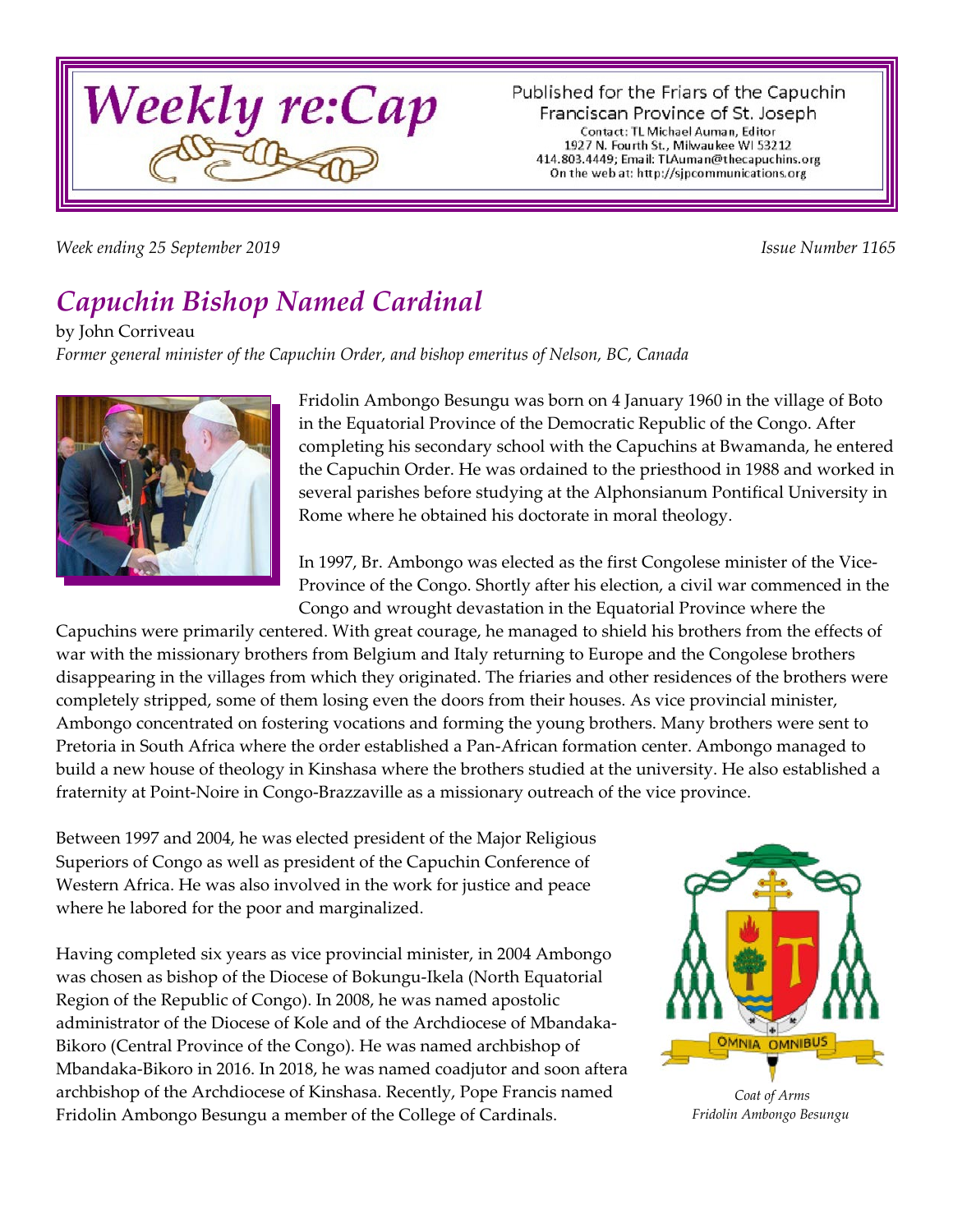### *CSK Recognized for Program Excellence*



*Jerry Johnson (exec. director of CSK) and Stevie Washington (floor manager at the Soup Kitchen) accept the Richard F. Huegli Award for Program Excellence from Mariam Noland, president of the Community Foundation for Southeast Michigan.*

At the June meeting of its board, the Community Foundation for Southeast Michigan recognized the Capuchin Soup Kitchen with the 2019 Richard F. Huegli Award for Program Excellence. The award identifies a nonprofit that reflects Mr. Huegli's high standards in human services programming and belief in human potential.

Huegli, who died in 1988, was an integral figure in the Detroit region's human services sector for nearly half a century, spending 42 years with United Community Services of Metropolitan Detroit, now part of the United Way for Southeastern Michigan. He later helped to establish the Community Foundation for Southeast Michigan and served as the foundation's acting director in its first year of existence. "Like the many wonderful non-profit organizations in the region, we resonate with Mr. Huegli's belief in human potential," said Jerry Johnson. Working together with others,

we try not to think of someone in need as a case to be solved, but as a sister or brother to be listened to and cared for. We are humbled by so many people working together to support our sisters and brothers with their short and long-term dreams and goals."

#### *To Serve Means More Than Food!*

"Brother Bob, you're everywhere," said a guest at the Capuchin Soup Kitchen with a smile. Bob Malloy, with a twinkle in his eye, smiled broadly, then quietly returned the greeting. Bob, along with all of the chaplains at the Capuchin Soup Kitchen sites, it seems, really is everywhere. The chaplains at the Soup Kitchen are present for guests, walking with them on their journey, working to lift them up.

The chaplains listen, counsel and offer to pray with and for guests of the Capuchin Soup Kitchen. Never proselytizing, but always there to comfort and help. On Wednesdays at the Meldrum meal site, Bob convenes a prayer service for those who wish to spend some time in worship and prayer. It's not a Catholic Mass, rather it's the Word, hymns and a reflection from Bob. The service is highly interactive, with guests invited to share in the celebration. On this day the Gospel reading for the day is about the risen Jesus walking with his disciples on the road to Emmaus. None of the disciples recognize Jesus until they sit down at a meal and Jesus breaks the bread. At that point, the disciples recognize Jesus and are amazed. Bob relates to how sometimes we don't recognize Jesus in our midst, but that even when we feel beaten down, we walk with God. He then shows a small statue of the risen Jesus. The hands are broken off. Bob shares that the statue serves for him as a reminder of a phrase attributed to St. Teresa of Avila: "Christ has no hands but yours." Each of us is called to be the hands of Jesus in the world. Through the good work of the friars, staff, volunteers and benefactors, the hands of Jesus helped Thomas, a guest attending the prayer service this day.

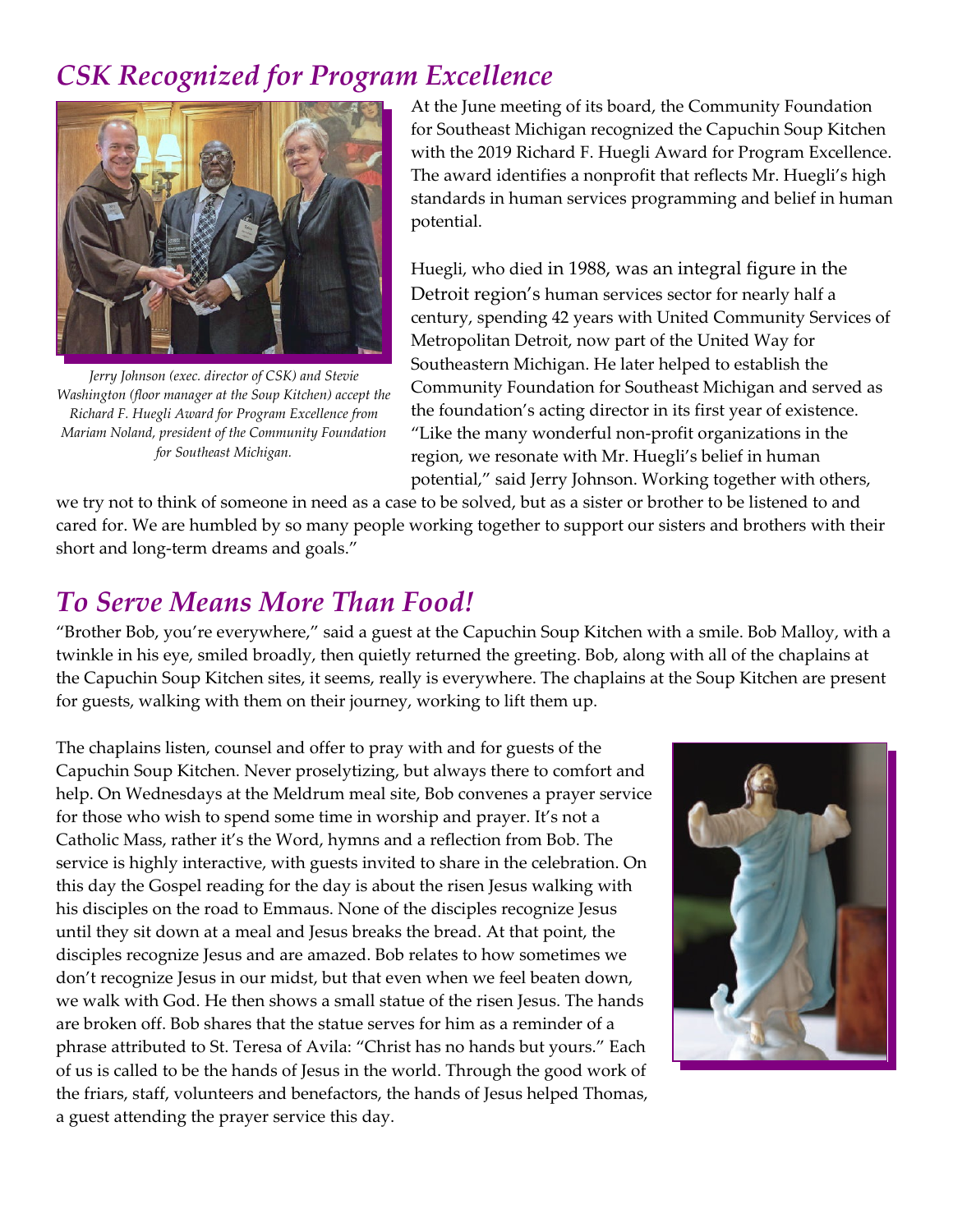

*Bob Malloy offers opportunities for guests to share their struggles within the context of prayer.*

Thomas came to the Soup Kitchen for a meal after facing difficult circumstances. The emergency assistance team referred him to temporary housing through the Neighborhood Services Organization, then to permanent housing. Finally, through Street Outreach Court Detroit held at the Capuchin Soup Kitchen Meldrum site, Thomas was able to get his driver's license reinstated. This opened the door to finding work. Part of the ministry of the Soup Kitchen is working with guests like Thomas to build self-esteem and undo years of being told by society: "you'll never amount to anything." The chaplains recognize the human dignity of every individual and work to build up what the world has torn down. At the Capuchin Soup Kitchen, to serve means more than just food. It also means

delivering spiritual food, respecting the dignity of the individual, building relationships and regenerating the connective tissues that make up the social fabric of our communities. *Note: the names of guests have been altered to protect their anonymity.* 

### *An Australian Anniversary!*

We received an announcement from the Australian Province that September  $20<sup>th</sup>$  was the 50<sup>th</sup> anniversary of the arrival of the St Joseph Province friars in Australia to take on the responsibility of the province's formation program. *"Their contribution was a true lifeline to our province and together with Bishop Joseph Ouderman turned our jurisdiction from a Capuchin outpost to a veritable Capuchin provincial presence. May the Lord reward them for their generous service."*



Roland Dusick – Served in Australia from 1969 to 1974. Carmel Flora – Served for 47 years in Australia as novice director, provincial vicar and provincial minister. Others from the St. Joseph Province who served in Australia include John Myers, Darren O'Rourke, Bede Luzon, Philip Naessens, Lucian Pulvermacher, Carl Pulvermacher, and Larry LaCross..



*Australian Province Chapter Photo*

## *La fé se vive de pié*

*Faith is lived on your feet.* On whatever motors your body, faith calls the body to become incarnate in the realities in which Christ too becomes incarnate. These past few weeks have seen tremendous *movimiento* – movement. People of faith, of all ages, abilities, sexual orientations, religious traditions, genders and ethnicities have mobilized! They moved into spaces and advocated for dignity — their own and others. They clamored in the streets and in the halls of political power for human rights for those who are held captive. They bore on their bodies and in their witness some of the injustices being heaped upon the most vulnerable. — *M.T. Dávila, associate professor of Theological Studies, Merrimack College.*



*M.T. Dávila*